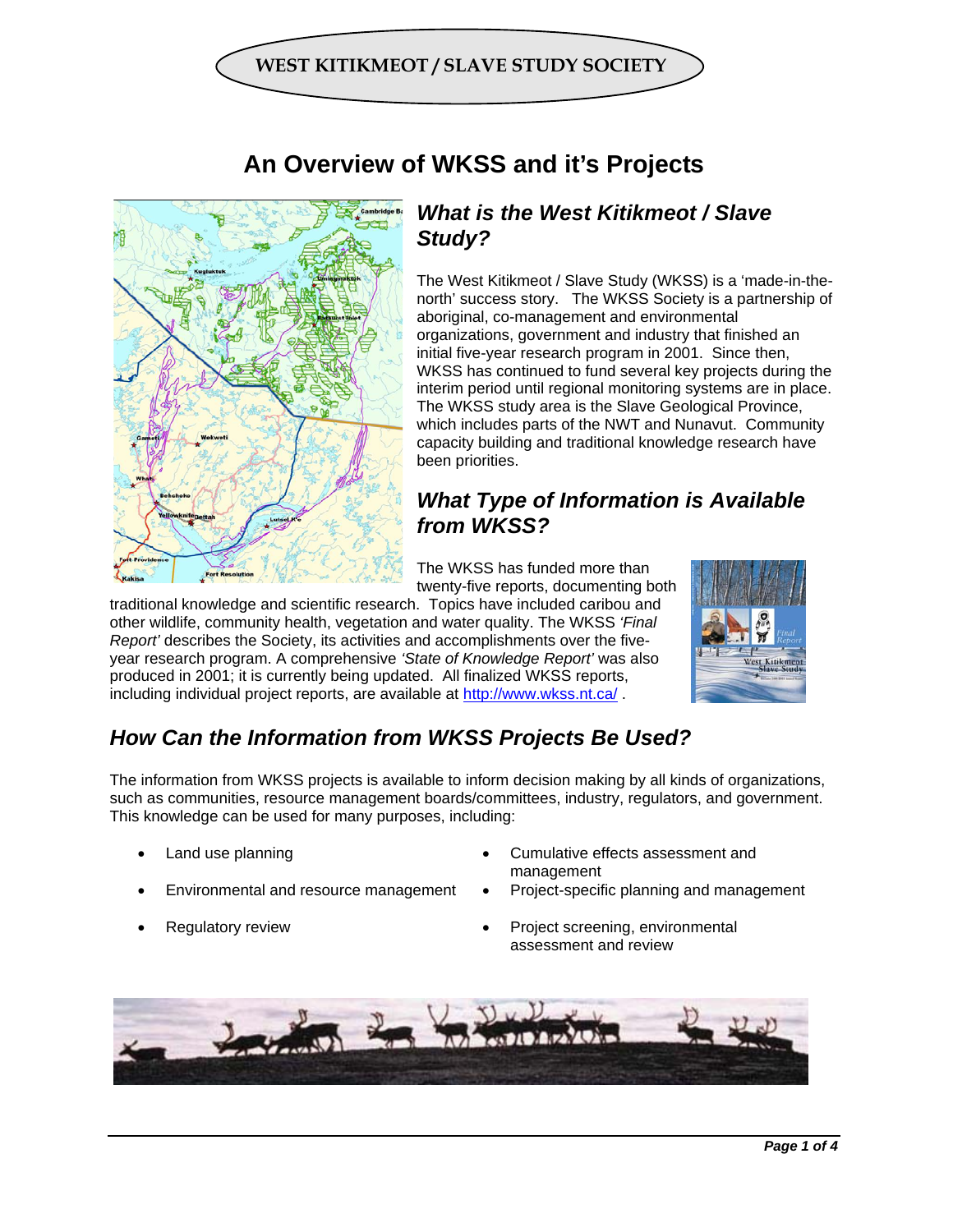## **WEST KITIKMEOT / SLAVE STUDY SOCIETY**

## *What Project Reports Are Available from WKSS?*

The Study has provided an information base to be used in examining the long and short-term effects of development. The Traditional Knowledge and Scientific Research projects funded by WKSS are listed below. These reports are available at: http://www.wkss.nt.ca .

### **Traditional Knowledge Research**

#### *Habitat*

- Traditional Ecological Knowledge Research in the Kache Tue Study Region (Lutsel K'e Dene First Nation)
- Habitat of Dogrib Traditional Territory: Place Names as Indicators of Biogeographical Knowledge (Dogrib Treaty 11 Council)

#### *Community-Based Monitoring*

- Community-Based Monitoring of Winter Hunting Along Winter Roads Within the North Slave (ENR/GNWT)
- Ni hat'ni Watching the Land: Results and Implications of 2002-2003 and 2003-2005 Monitoring Activities in the Traditional Territory of the Lutsel K'e Denesoline (Lutsel K'e Dene First Nation)
- Final Report: Community Based Monitoring (Lutsel K'e Dene First Nation)
- Traditional Knowledge Study on Community Health (Lutsel K'e Dene First Nation)



• A Community-Based Monitoring System in the Slave Geological Province (Lutsel K'e Dene First Nation)



#### *Caribou*

- Monitoring Caribou: The Relationship Between Tlicho Principles, Laws and Rules and Indicators of Change
- Traditional Knowledge on the Relationship between Caribou Migration Patterns and the State of Caribou Habitat (Dogrib Treaty 11 Council)
- Tuktu and Nogak Project Inuit Knowledge about Wildlife in Bathurst Inlet: Focus on Caribou and Calving Areas (Simon Fraser University and the Tuktu and Nogak Board)

### **Scientific Research**

#### *Habitat*

- Ecosystem Classification Taiga Shield
- Habitat/Vegetation Classification for the West Kitikmeot/Slave Study Region (Northwest Territories Centre for Remote Sensing)
- Esker Habitat Studies in the Slave Geological Province (GNWT/DIAND)
	- Esker Habitat Characteristics and Traditional Use Study in the Slave Geological Province



#### *Water*

- Investigation of Aquatic Impacts of On-Ice Exploratory Diamond Drilling
- Reading Water Quality Record in West Kitikmeot/Slave Sediment (DIAND)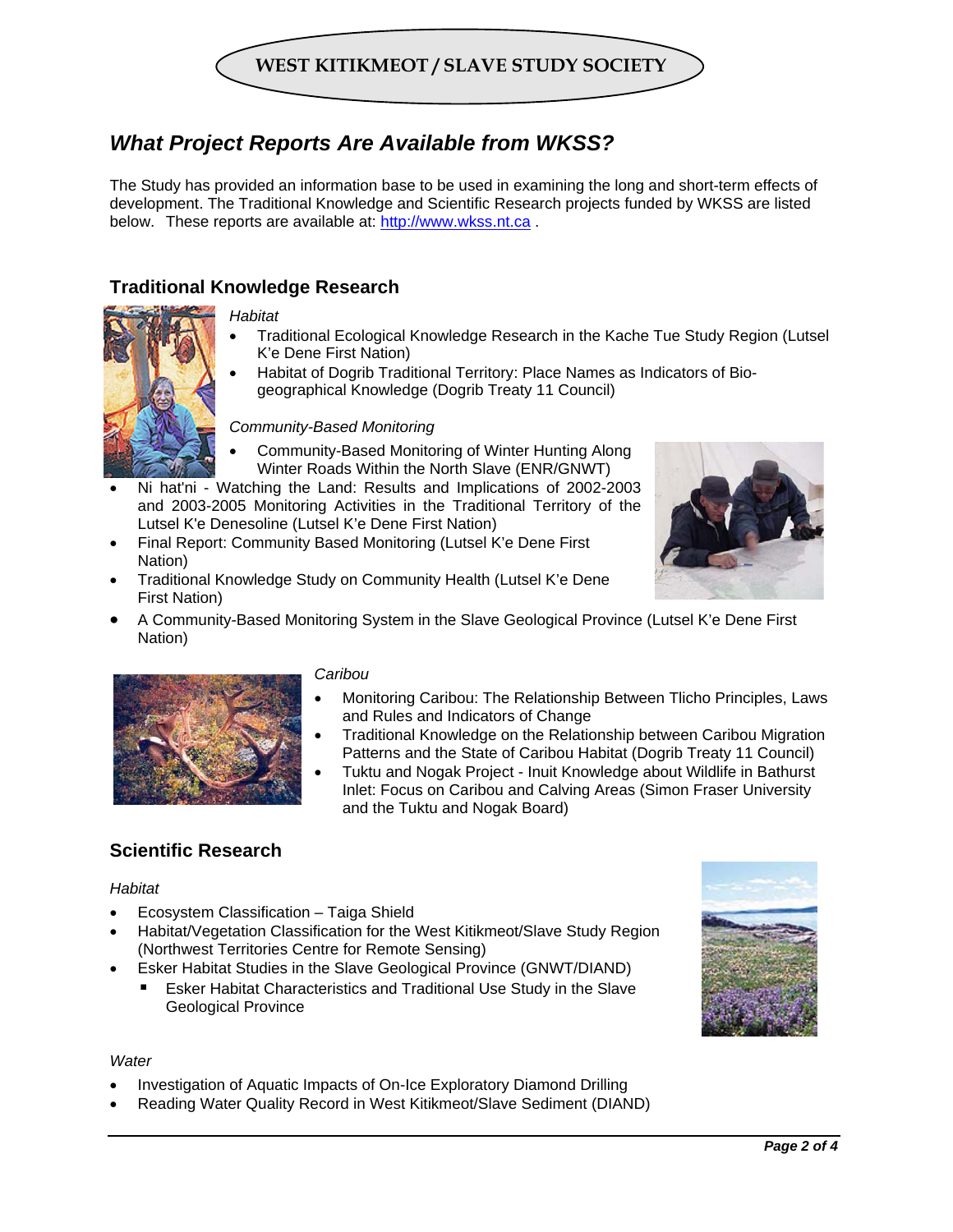# **WEST KITIKMEOT / SLAVE STUDY SOCIETY**

#### *Caribou*

- An Estimate of Breeding Females in the Bathurst Herd of Barren Ground Caribou, June 2003 (GNWT/Integrated Ecological Research)
	- Bathurst Caribou Calving Ground Studies (University of Alaska, GNWT, Canadian Wildlife Service)
		- Influence Of Nutrition And Human Activity On Calving Ground Location
			- **Prevalence and Intensity of Gastro-intestinal Nematode Parasitism in the Bathurst Caribou** Herd, 1998-99
- Seasonal Movements of the Bathurst Caribou Herd (GNWT)
- Summer Behaviour of Bathurst Caribou Herd (GNWT)
	- Summer Behaviour of Bathurst Caribou at Mine Sites and Response of Caribou to Fencing and Plastic Deflectors
	- Effect of Gravel Road and Tailing Pond Dust on Tundra Plant Communities near Lupin Mine, NWT



#### *Moose*

• Survey of Moose Abundance in the Boreal Forest around Yellowknife, Northwest Territories (GNWT)

#### *Grizzly Bear*

- Population Ecology of Grizzly Bears in the Slave Geological Province (University of Saskatchewan, GNWT)
	- **Spatial Organization and Habitat Selection Patterns of Barren ground Grizzly Bears**
	- Grizzly Bear (Ursus Arctos) Studies in the Northwest Territories: Nutritional Component





#### *Wolverine*

- Wolverine Hair Snagging and DNA Analysis on the Central Barrens (ENR/GNWT)
- Wolverine Ecology, Distribution and Productivity in a Tundra Environment (GNWT)

#### *Wolves*

- Esker Habitat Studies in the Slave Geological Province (GNWT, DIAND)
	- Analysis of Esker Use by Wolves Denning in the Central Arctic, NWT

#### *Other*

- A Literature Review of the Use of Native Northern Plants for the Re-vegetation of Arctic Mine Tailings and Mine Waste (Aboriginal Engineering Ltd.)
- Modeling Store and Release Covers at Three Northern Mining Properties Using Soil Cover (Aboriginal Engineering Ltd.)